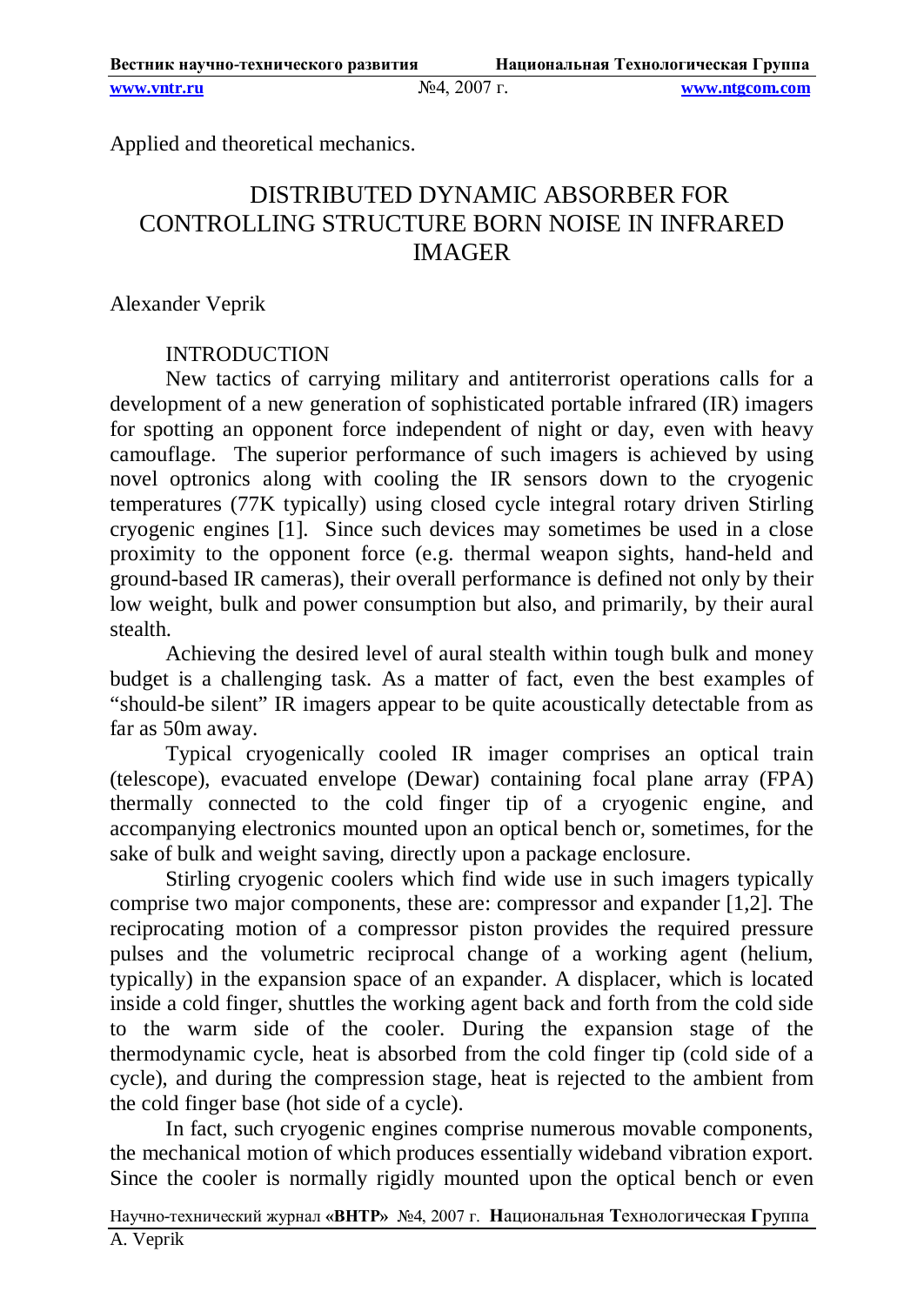| Вестник научно-технического развития |                 | Национальная Технологическая Группа |  |
|--------------------------------------|-----------------|-------------------------------------|--|
| www.yntr.ru                          | $N24$ , 2007 г. | www.ntgcom.com                      |  |

imager enclosure, having finite stiffness and showing numerous undamped resonances over the wide frequency range, the above vibration export is further easily translated into the resonant structural vibration and then into the acoustic noise, the spectrum of which comprises specific resonant peaks correlating closely with the frequencies of the above structural resonances. From experience, even silent cryogenic engine may produce quite a lot of aural structure-born noise when mounted upon wrongly designed and resonating optical bench or enclosure.

Suppressing the above structural resonances is possible (however, to a particular extent only) by using free or constrained layer damping treatments, where damping occurs as a result of the cyclic tensile or shear deformation of the damping layer [3,4]. The performance of those approaches, though, is not sufficient since the above deformations are relatively small and not all types of structural vibration necessarily cause the desired sort of deformation in the damping layer.

The authors propose novel approach to solving the problem of structureborn vibration and noise by combining the spreadable free damping layer and the principle of wideband dynamic absorption. In this approach, the so-called distributed wideband absorber is formed by a visco-elastic layer (e.g. soft silicon rubber) which is spread over the primary system and in which the plurality of lumped bodies (e.g. small metal balls) is embedded. The favorable damping effect in such a system occurs due to the energy dissipation taking place as a result of a vibration-induced motion of the above lumped bodies and their dynamic interaction with their "neighbors" and the primary system through the visco-elastic layer.

As a practical application, the authors consider suppression of the vibration and noise levels produced by the Integrated Dewar Cooler Assembly (IDCA) mounted upon the vibration isolated optical bench of the IR device. The performance of vibration and noise control is discussed based on the experimental results.

#### EXPERIMENTAL RIG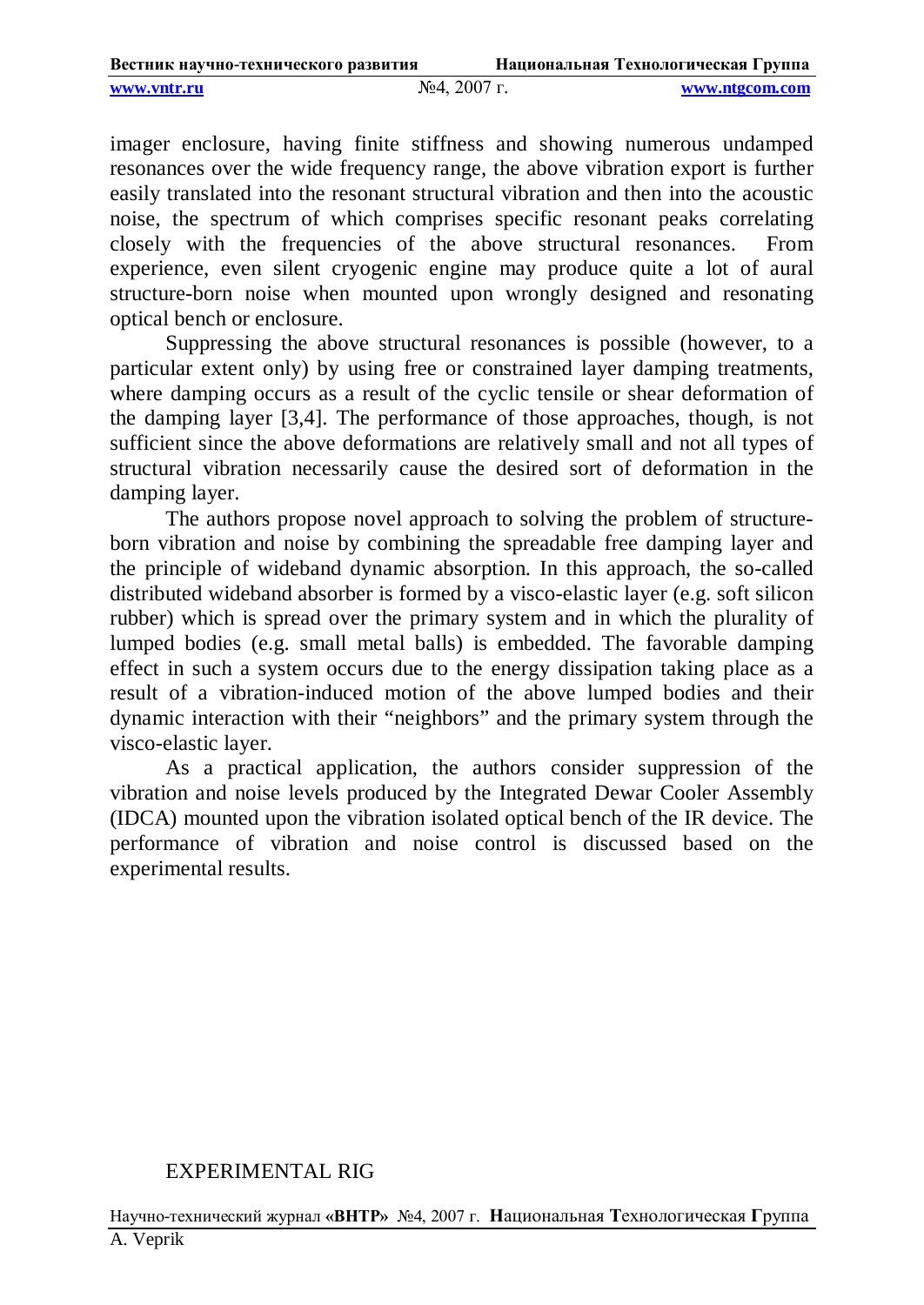

*Figure 1*



*Figure 2*

In the present study, the IDCA comprising the Ricor's K560 integral rotary driven cryogenic engine was used. Figure 1 and 2 show the experimental rig and its schematics, where the above IDCA  $\mathbb D$  is mounted upon the optical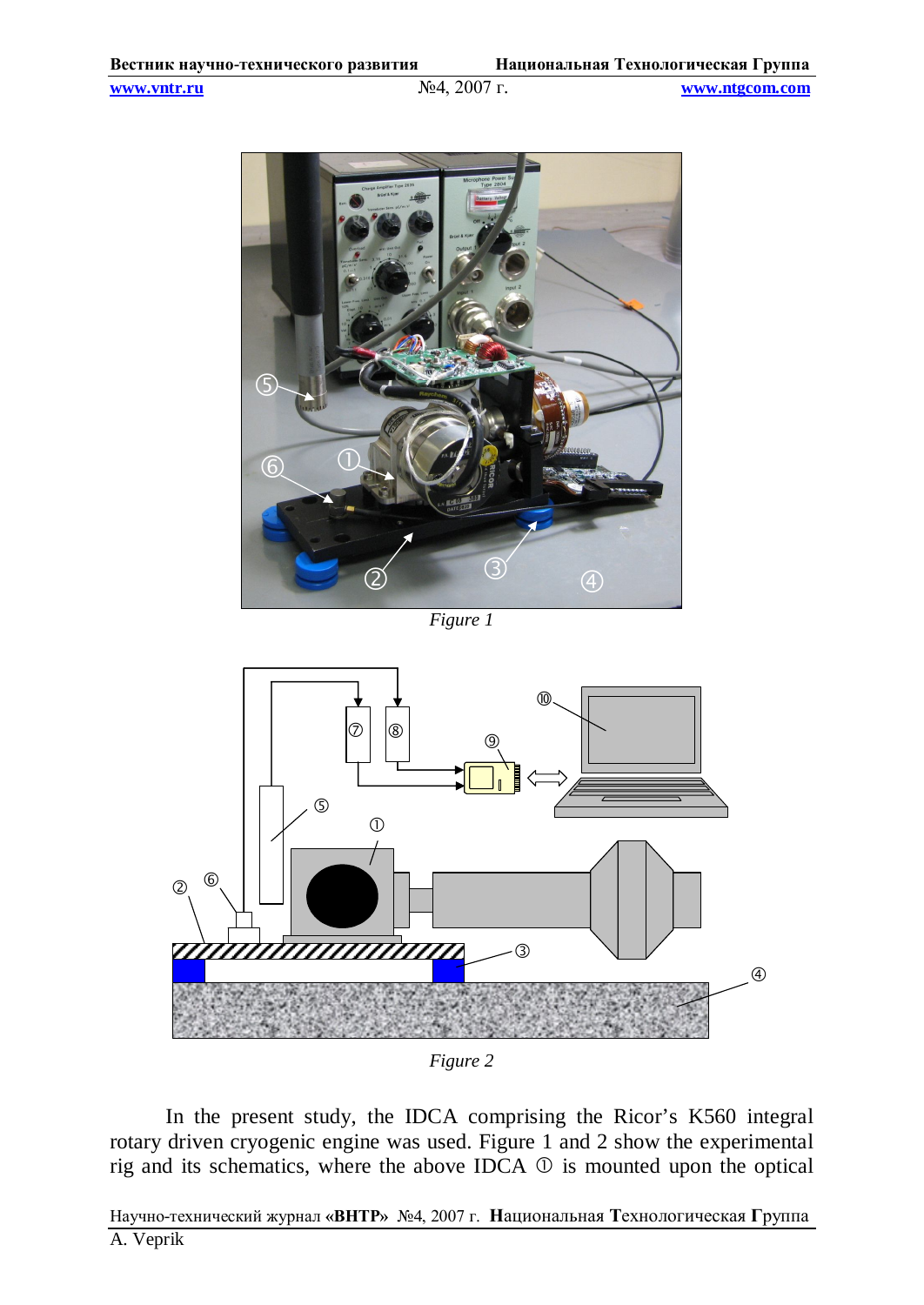| Вестник научно-технического развития |                | Национальная Технологическая Группа |
|--------------------------------------|----------------|-------------------------------------|
| www.yntr.ru                          | $N24, 2007$ г. | www.ntgcom.com                      |

bench dummy  $\oslash$ , supported from the stabilized table  $\oslash$  by four vibration isolating mounts  $\Phi$ .

Noise and vibration levels are monitored using microphone Type 2669  $\circled{S}$ , miniature accelerometer Type 4393  $\circledcirc$ , charge amplifier Type 2635  $\circledcirc$  and microphone amplifier Type 2804  $\circledast$  (Bruel & Kjaer). The ACE Signal Analyzer (Data Physics) and the notebook  $\mathcal{D}$  are used for A/D conversion and signal analysis.

## RESULTS OF EXPERIMENT

## EXPERIMENTATION WITH ORIGINAL OPTICAL BENCH

Figures 3 and 4 show the spectra of vibration and sound pressure levels (SPL) produced by the IDCA driven in a close loop mode. Both spectra in Figures 3 and 4 show specific peaks corresponding to the resonant frequencies in the frequency range up to 10 kHz.



*Figure 3*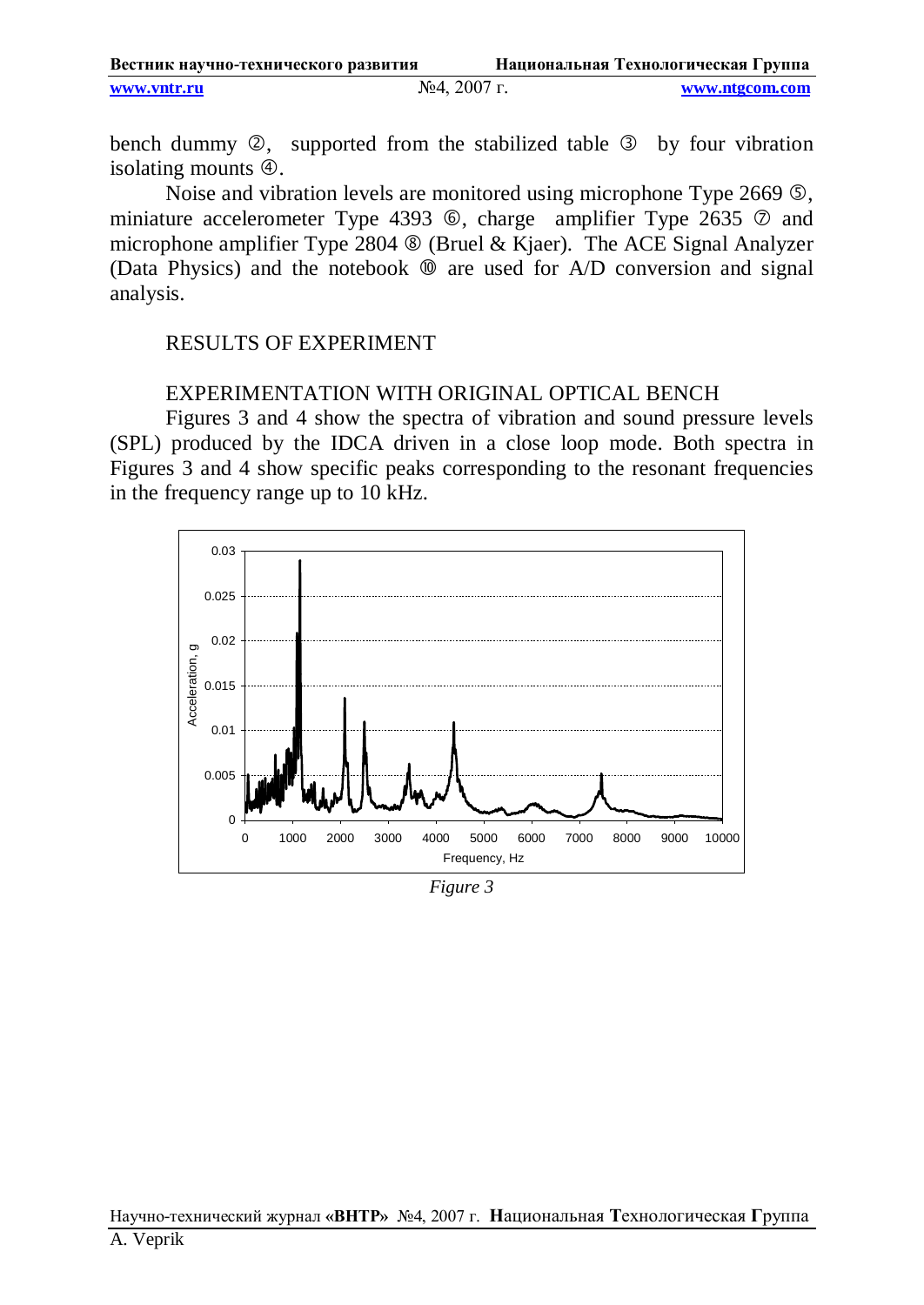

*Figure 4*

## EXPERIMENTATION WITH DAMPED OPTICAL BENCH

Since the space allowed for vibration protective arrangement inside the IR imager is quite limited, the authors applied the idea of so-called distributed dynamic absorber. In this particular case, the bottom side of the optical bench was covered by a silicon layer with steel balls imbedded, as detailed in Figure 5.

Figures 6 and 7 show the performance of vibration and noise suppression attained by the distributed dynamic absorber. In particular, Figure 6 compares the spectra of vibration measured in the optical bench taken before (Ref) and after applying the absorber (Distributed absorber).



*Figure 5*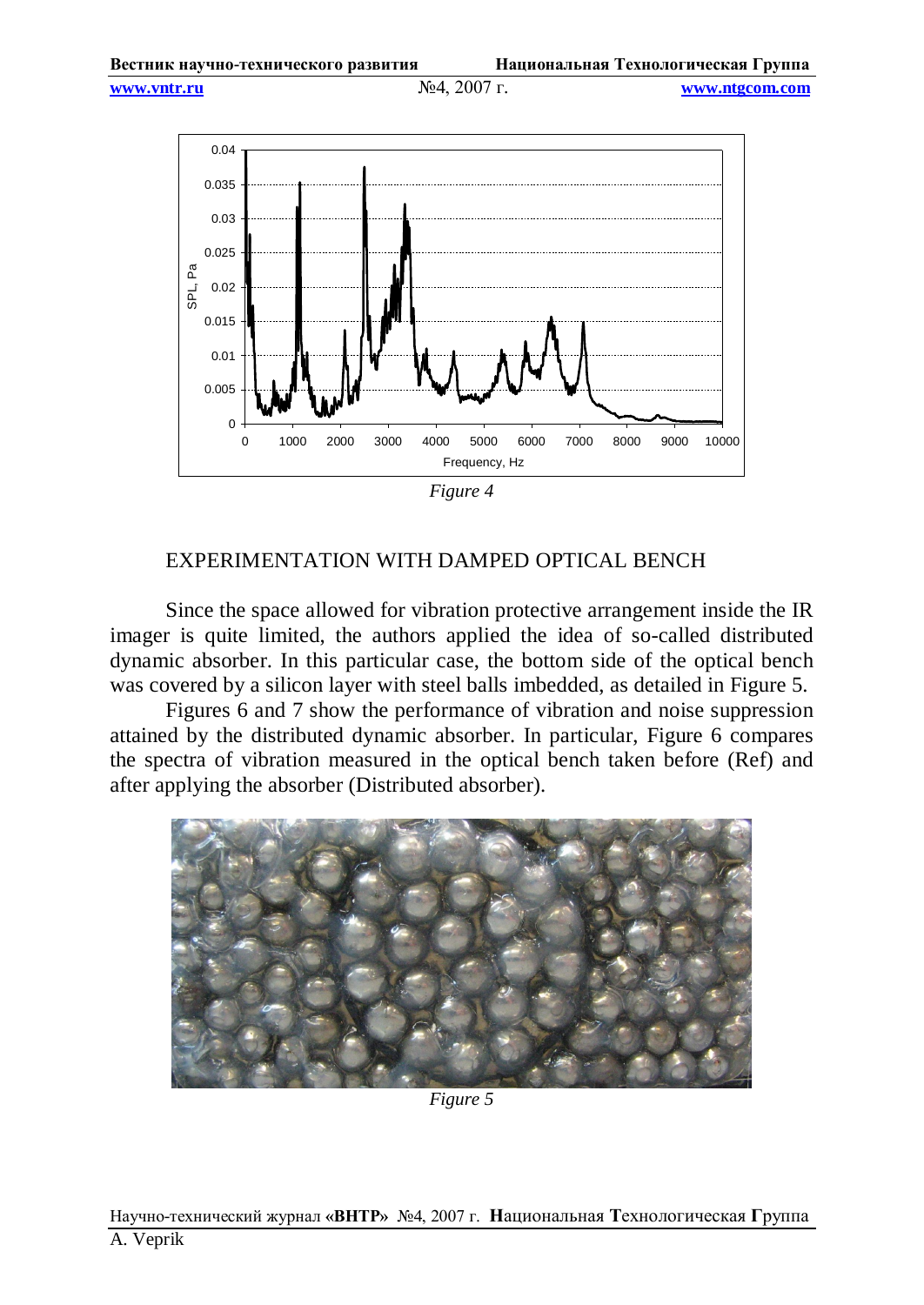

*Figure 6*

As seen in Figure 6, practically all the structural resonances are essentially suppressed. Similarly, Figure 7 compares the SPL spectra. From Figure 7, most of the resonant peaks are suppressed. The exemption is the frequency band 2.5 – 4.5 kHz, where, most probably, the noise is airborne radiated from the cooling engine.

It is worth noting that applying the silicon layer (with no balls) produces no visible outcome in terms of suppressing vibration and noise. Further, from experiment, the performance of the above distributed dynamic absorber depends strongly on the proper combination of balls size and silicon stiffness. This supports our assumption about the essential energy dissipation in such system is achieved through the effect of wideband dynamic absorption.